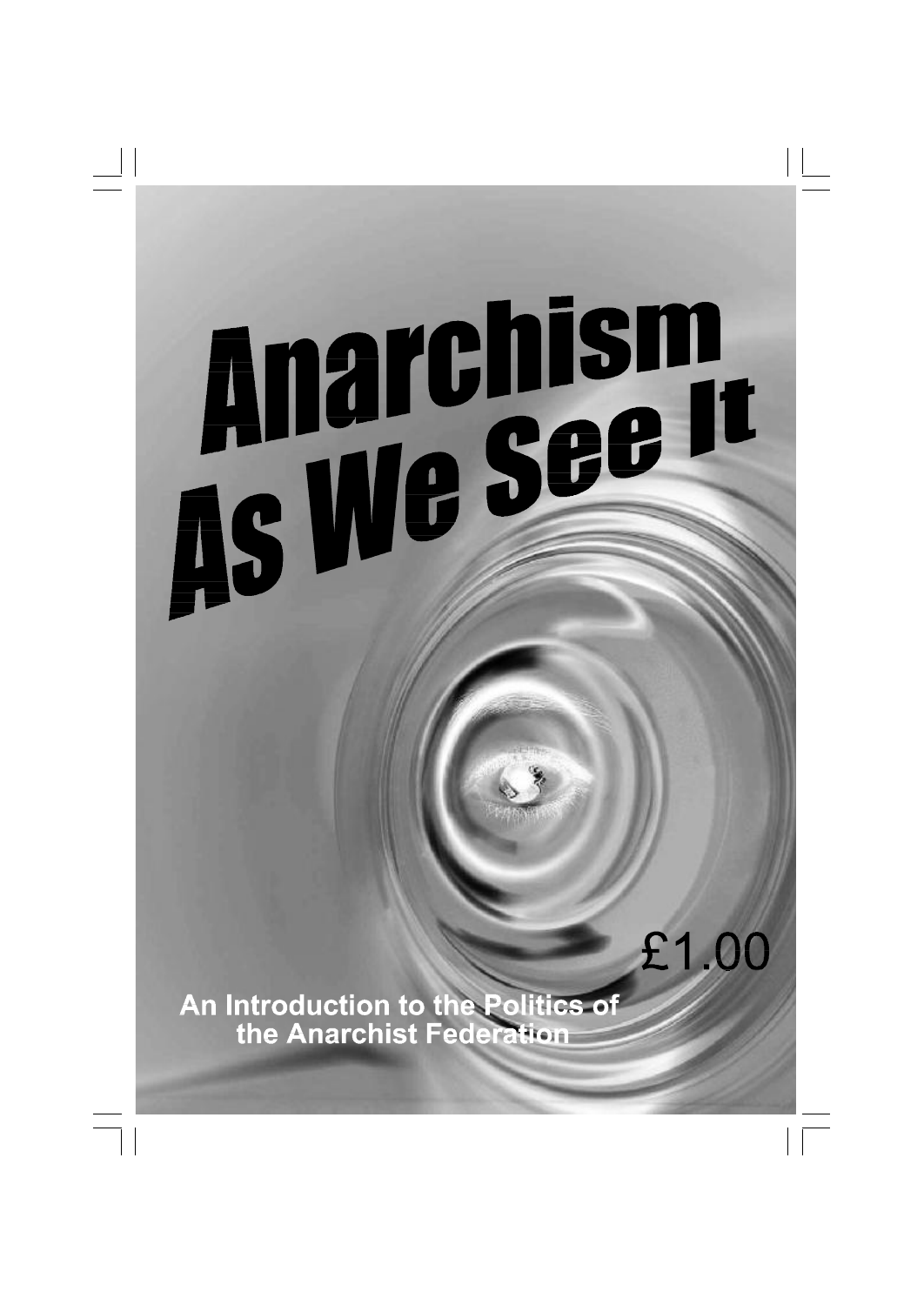**ONTENTS Introduction 3 A Rotten System 3 Social Control 5 Changing It All 7 A Working Class Tradition 8 Anarchy— A Possible Future 11 The World in Your Hands 14 The Left 14 The Anarchist Alternative— the AF 15 A working Class Culture of Resistance 16 Ends and Means 17 Aims and Principles 19 Contacts 20**

#### **Other Pamphlets**

**Aspects of Anarchism.** A series of articles from early issues of Organise. Providing a very readable introduction to the way anarchist communism relates to the modern world. £ 1.00 including postage.

**Manifesto of Libertarian Communism** by Georges Fontenis. A key text of anarchist communism. Though flawed, the best features need to be incorporated into modern revolutionary theory and practice. £ 1.00 including postage.

**Role of the Revolutionary Organisation**. Anarchist communists reject the Leninist model of a "vanguard" party as counter-revolutionary. What then is the role of a revolutionary organisation? This pamphlet sets out to explain. All libertarian revolutionaries should read this fundamental text. £ 1.00 inc. postage.

**Basic Bakunin**. New reprint. £ 1.00 including postage

**The Anarchist Movement in Japan**. The fascinating account of Japanese Anarchism in the 20th century. Japan had an Anarchist-Communist movement that numbered tens of thousands. This pamphlet tells its story. £ 1.80 plus SAE.

**Beyond Resistance. A Revolutionary Manifesto for the Millennium.** 

**T**he AF's analysis of the of the capitalist world in crisis, suggestions about what the alternative society could be like and evaluation of social and organisational forces which play a part in the revolutionary process. .£2 plus SAE.

#### **Other publications**

**Organise!** Three times a year, anarchist communist discussion and theory. £2.00 inc postage.

**Resistance.** Monthly free newssheet. (send SAE)

**Resistance (Ireland).** Monthly free newssheet from the AF Ireland (send SAE) **Ar-a-mach.** Free newssheet from AF Scotland/Alba (send SAE)

All pamphlets, Organise and Resistance from AF London. Others from AF Ireland and Scotland. Cheques payable to Anarchist Federation.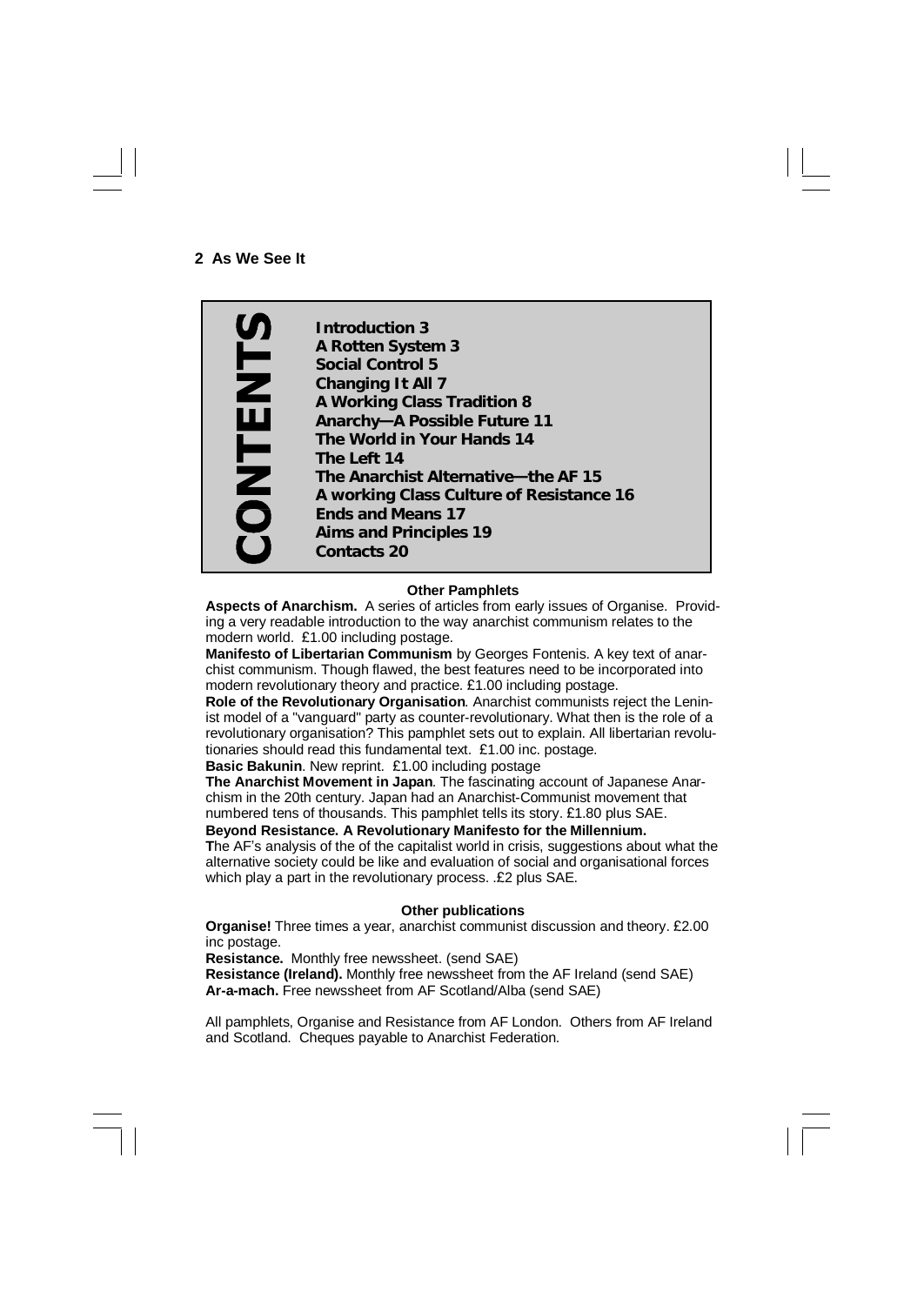## **INTRODUCTION**

The world we live in makes no sense. Millions of people starve in the Third World while the Economic Community stockpiles unsaleable food. World leaders use violence to promote peace. Tiny nations fight against their neighbours for patches of territory. Governments place short-term gains before the preservation of the planets resources. The great majority of the world toils for a bare existence while a tiny few live in immeasurable luxury. The poor are oppressed the world over, women and black people face extra oppression and hardship. It is in the face of this insanity that the Anarchist Federation proposes a world of a totally different kind. In place of plunder we argue for co-operation. Artificial want must be replaced by generalised plenty. We must live in harmony with the planet, not against it. The system of government and exploitation which is largely taken for granted must be swept away. A better world is possible. This pamphlet sets out to explain how an anarchist communist alternative, rather than being a utopian dream, in fact offers the best possible, sane and rational solution to the world's problems.

### **1. A ROTTEN SYSTEM**

We live in a rich and prosperous world. It seems unbelievable, when you think of the poverty of the world, that there is more than enough for everyone. In fact enough food is produced to feed the whole world three times over. Yet while people go without, some people can afford to spend millions on parties and banquets for their equally rich friends. That we live in a class-ridden world is plain for everyone to see. But what do we mean by class? At it's simplest, there are two classes: those who own or play a major part in the control of the worlds wealth and resources, the capitalist boss class and those who either have to work or claim benefits in order to survive, the working class.

The class system is an essential and fundamental part of the economic system which affects the lives of every single person in the world. The system is called "capitalism" and, though it has changed its form from time to time, is has become the dominant force over the past two hundred years or so. So adaptable, so all-embracing and corrupting, capitalism is viewed by almost everybody as natural and inevitable. This is not so. Though capitalism is a global system of exploitation and banditry with huge multinational companies operating everywhere, the basis of it is quite simple. Wealth is created by people who use tools to adapt the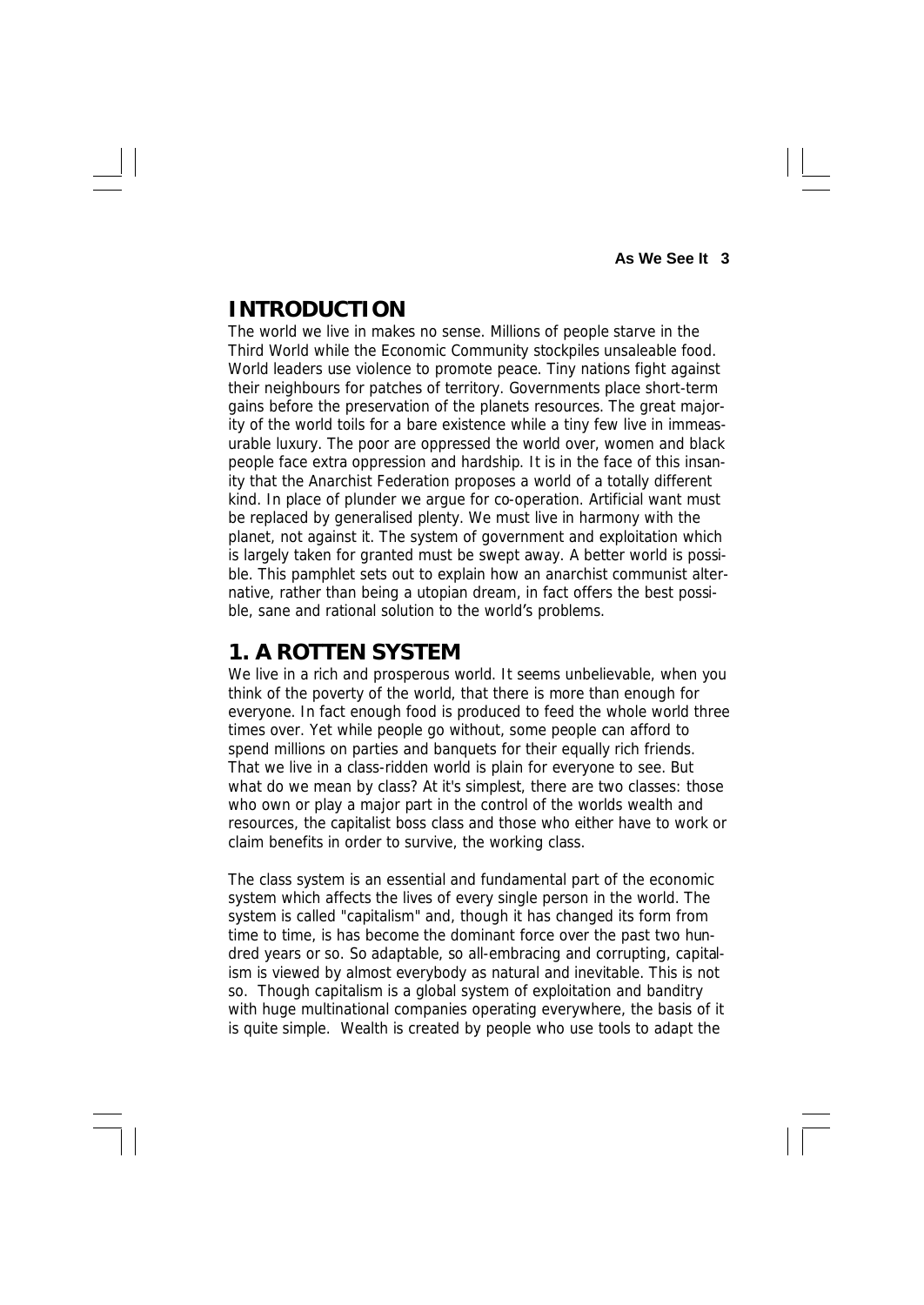raw materials supplied by nature. In order to survive, workers are forced to sell their labour ("wage slavery") at the market price. In their work, workers make the goods which are part of everyday life and provide services. However, the rewards workers receive in the form of wages are less than the value of the products and services they bring about. The difference in value between what workers produce and what they earn is the basis for profit which goes to the capitalist. In this way workers everywhere are robbed of their share of the earth's resources and the value of their work. It is in this sense that they are exploited.

By amassing the labour value of millions of workers, capitalists increase their wealth and power. Capitalism is a system of cutthroat competition and is highly unstable. This leads to frequent economic crises in which the capitalists can only survive at the expense of workers. When profits fall, workers are sacked, creating the mass unemployment which is a standard

feature of present day life. Capitalism produces things for profit rather than need. So rather than producing a small range of useful products, companies constantly try to expand the range of goods for sale. So in supermarkets we find dozens of deodorants, toothpastes and washing powders. Supermarkets like Tesco, Sainsbury and Asda all sell more or less the same products and all have the same motive: to get the consumer to buy their goods. Rather than being concerned about providing the things necessary for our survival they are merely interested in making profits. To be hungry is not enough, people must have the money and the profit makers would rather let food rot than feed it to the hungry



and the poor. This becomes increasingly blatant when enormous beef, butter and grain mountains hoarded by the EU countries exist alongside appalling famine in large parts of Africa. In this context, all the charity events must be seen as insignificant. Food Mountains are the result of enforced shortages which, in the market, mean high prices and profit. The EU bureaucrats would rather dump the food mountains in the sea than threaten profitability. This happens worldwide.

In the search for profits, capitalism has moved into the age of consumerism. We are urged to buy, buy, buy. Even children are not safe from the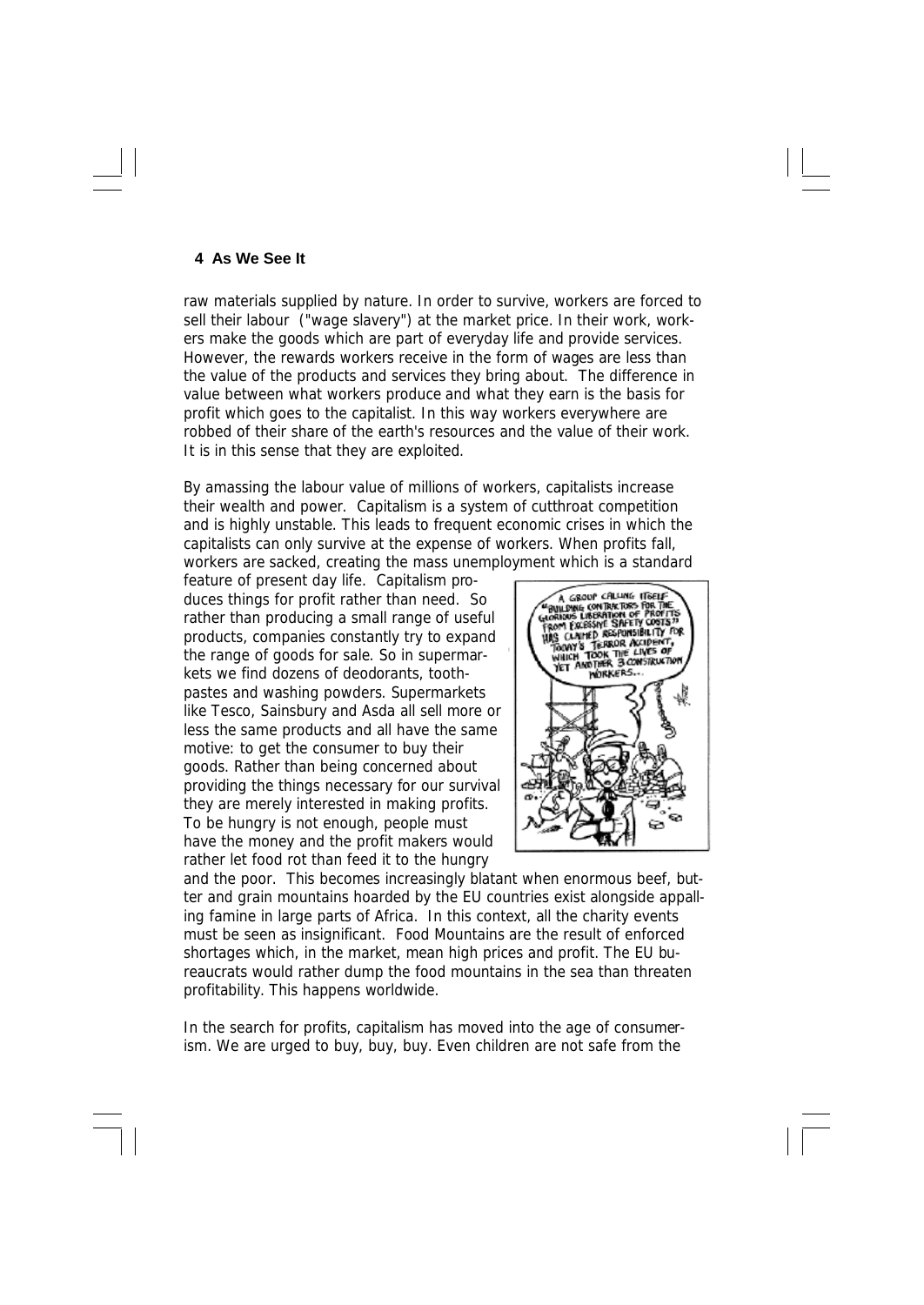advertisers who invade our homes through television and cover every available space with billboards, slogans and shop signs. Newspapers and magazines cannot survive unless they are stuffed with advertisements. With the aid of huge technological resources, capitalism brings out ever-new products which supersede the previous ones. Just look at how camera technology has changed over the years. Last year's technological wonder is now obsolete. You have to buy the latest and the best.

Such consumerism is not confined to the 'advanced' western countries. Even the poorest African cities are covered with advertisements urging people to buy useless or even dangerous products. However, the Third World working class suffers the most from international capitalism, while their ruling class grabs its share of the wealth. Their resources are plundered - look at the decimation of the rain forests - and their workers are forced to live at a standard that will only just allow them to survive. Many parts of Africa cannot feed their populations, yet they grow foodstuff for export. Southeast Asia has become the world's sweatshop and brothel combined. All in all, capitalism penetrates all areas of life. Coca Cola and MacDonald's hamburgers are the true symbols of the 'new world order'.

## **2. SOCIAL CONTROL**

As a result of living under such a system, many working people are naturally disorientated, to one degree or another, for much of the time. To maintain peace and order in society, there has arisen a whole range of methods for controlling people. The most powerful of these is the state, though social control techniques are found at all levels of society. The state acts in an alliance with capitalism, with which it shares many interests in common. Capitalism provides the stated with an economic system which finances it through exploitation. The state, in turn, supplies a system of order which allows capitalism to carry out its business effectively. In countries like China, Cuba or North Korea, these are combined into one system, probably best described as 'state capitalism'. The state is mainly a system of organised violence to maintain the domination of the capitalist ruling class. However, order is best achieved through people's consent, rather than naked force. As a result, the modern state contains elements which are concerned with trying to make us think in certain ways and act as obedient citizens. The state has also a seemingly kind face in that it provides welfare benefits which are supposed to help the poor, sick and elderly.

By means of governments acting within the parliamentary system and civil service, the state controls its operations. The armed forces, MI5, MI6, the police force, courts and prisons, all act to physically control us. They are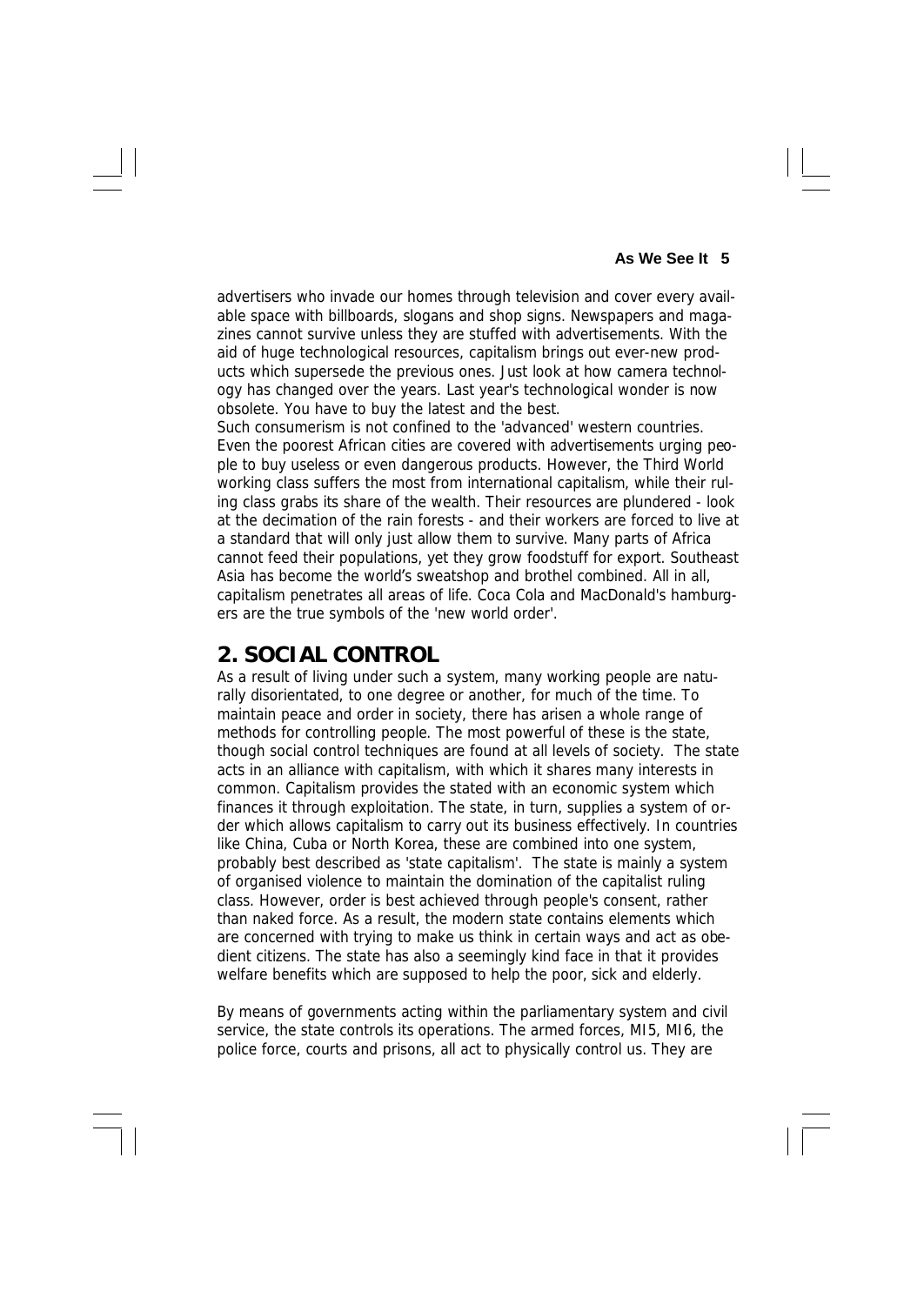brutal agents which inflict punishments if we attempt to question their 'right' to rule. The state and its forces of repression are in no sense neutral and actively oppose the struggle for liberation. The welfare state, the school system and social workers, etc., all seem to have our interests at heart. In reality, they are just different and subtler forms of control or have become necessary for economic reasons. The health service exists mainly to maintain a healthy workforce but only in so far as the system needs healthy workers to operate. Alcohol abuse and cigarettes are both serious causes of illness, yet they provide the state with large amounts of money in the form of taxes. And no serious attempt has been made to undermine the profitability of these two industries. Profits come before health. Similarly,



the education system, ever more obviously, is organised to provide a work force which can read, write and do basic mathematics, as well as learning how to obediently obey orders and accept control from above. Teachers fill young people's heads with ideas that are acceptable to the ruling

class. These ideas are reinforced by the mass media including the television, radio, film industry and magazines. Between them they create a body of ideas commonly known as 'common sense'. Common sense is the popularised value system of the exploiting class which is opposed to working class people. So, nationalism, religion, patriotism, racism and sexism which actually weaken working class solidarity are common within the working class.

All these factors contribute to the illusion that there is freedom, justice, equality and democracy whilst in fact the grip of capitalism and the state is strengthened. Take the example of 'democracy'. Whichever party 'wins' a general election, capitalism and the state are largely unaffected. The working class are still exploited and oppressed and the rich and powerful hang on to their privileges. Since the Tory Party is most directly involved in the dominant set up, it is best placed to win elections. Labour, even when given the chance to

govern, behaves like the tame agent of capitalism that it is. Outside the state system, there exist organisations which claim to represent the interests of the working class while actually helping to maintain the system of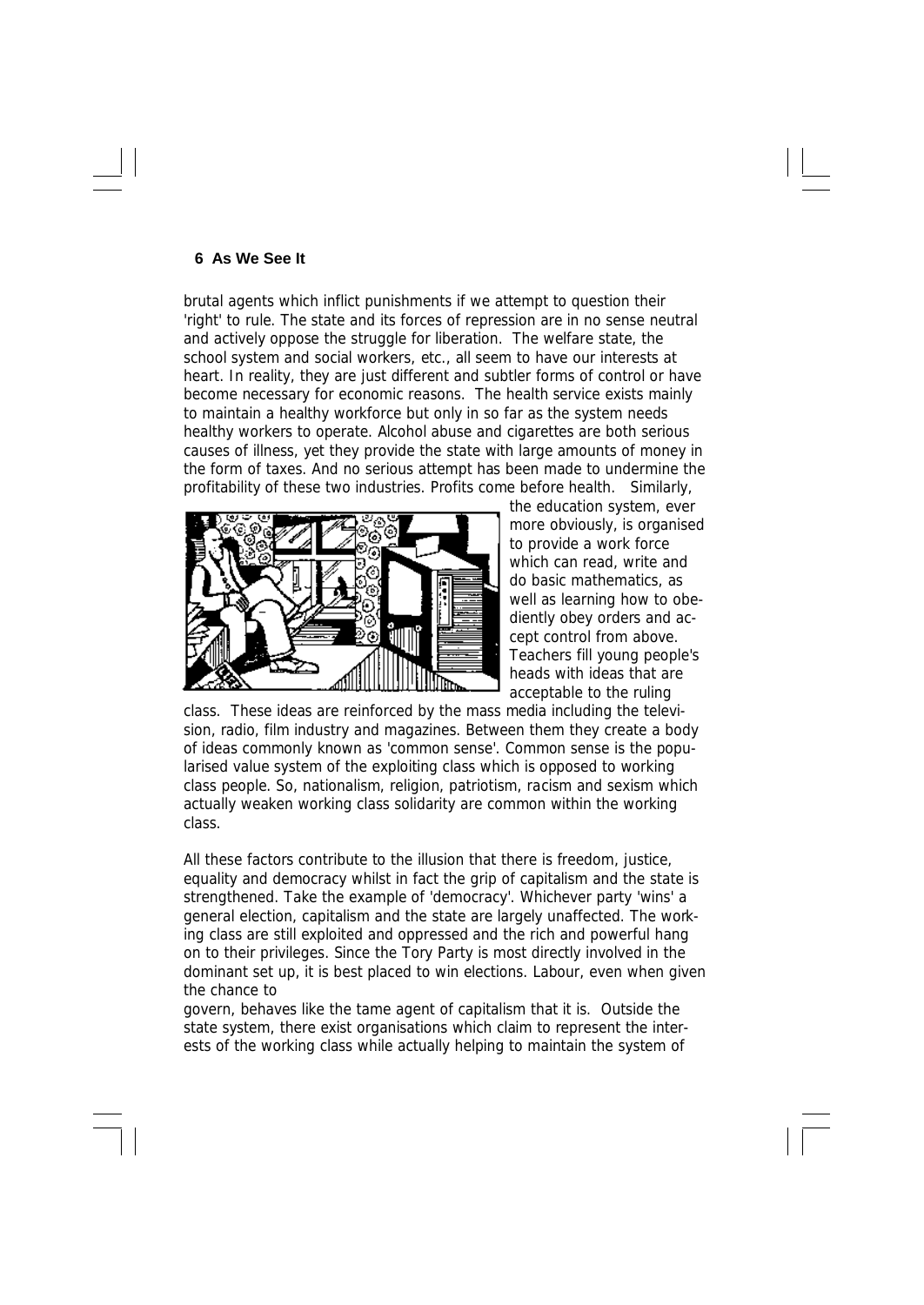oppression and exploitation. The trade unions are examples of such bodies. Firstly, they undermine any sense of purpose and solidarity within industry and individual workplaces by dividing workers according to level of skill. This perpetuates differences of income and status within the working class and creates an 'aristocracy of labour'. Secondly, unions are organised often on an industry basis and in doing so compartmentalise struggle. How often have strikes broken out in different industries, only to be picked off one by one? Trade unions too are bureaucratic organisations which have interests separate from the workers they claim to lead. Union members want to win strikes, union bosses want to keep up their comfortable lifestyles. When the two conflict, the workers are betrayed. The union bureaucracies are deeply involved in capitalism through their investments, property ownership, et cetera. The whole process of negotiation between unions and management (known as collective bargaining) only serves at best to get the workers a few more benefits while keeping the system of exploitation intact. On a different level, the family acts as a very important enemy in the hands of our controllers. Children often learn from their parents (as they did from theirs) ideas of male superiority, racism, patriotism and the necessity for domination and obedience. The ways in which people get on with each other often reinforce personal oppressions, which need to be challenged.

# **3. CHANGING IT ALL**

Having read so far you might be wondering what could possibly be done to overthrow the systems of control and exploitation which dominate every aspect of our lives. Can change really be possible? The answer is a definite yes! The state and other oppressive organisations exist precisely because change is possible. The capitalist system is in a constant state of crisis. To a certain extent the constant process of boom and slump,

which is part of how capitalism works, helps it by ensuring that only the fittest survive. On the other hand, it means constant instability and the possibility of workers' uprisings as increasingly capitalism fails to deliver. Britain in the 80s and 90s has been marked by periodic local uprisings against the police, unemployment, boredom, and the poll tax. These are, however, minor

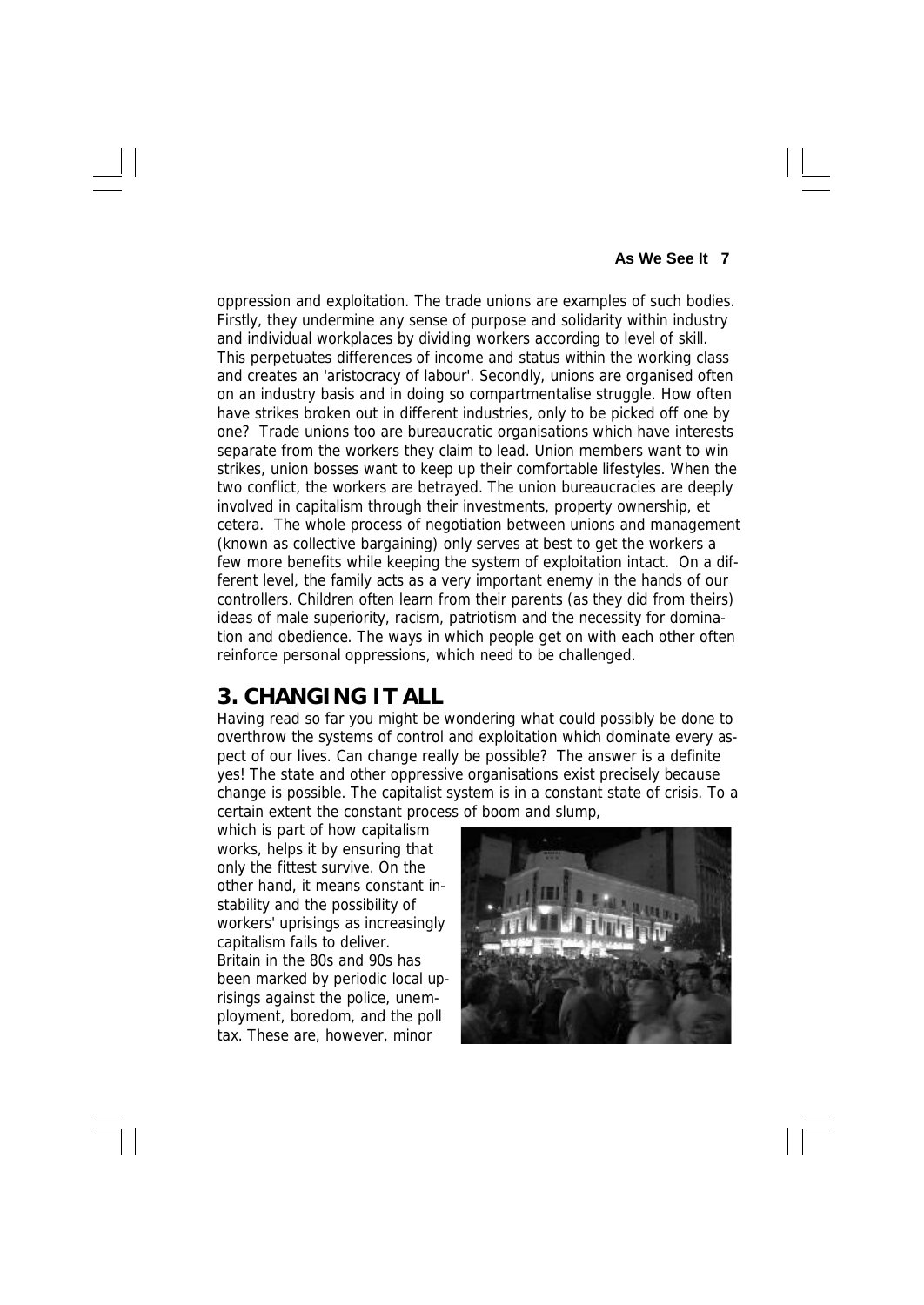compared to what happened in the past and what could happen in the future. It is within this process of radical social change that anarchist communism is located. But what is anarchist communism? Briefly (we will explain more in the next chapter), anarchist communists want to see the destruction of the present system which benefits the rich and powerful. We want to see the creation of a world organised to meet the basic needs of all humanity, where the products of all work belong to all (communism). We also want to see the abolition of ruling class power. Society will be controlled by all people through their own organisations (anarchism). But isn't this all just a beautiful dream?

# **4. A WORKING CLASS TRADTION**

Anarchism is not the product of the minds of a few intellectuals who have no contact with the great mass of people. It springs directly from the struggles of workers and the oppressed against capitalism, form their needs and all their unrealised desires for freedom, equality, happiness and selffulfilment. In the past, whenever revolutions challenged the bosses, anarchist ideas and forms of organisation emerged, if only briefly, and often without calling themselves anarchist.

In the English Revolution of the seventeenth century, groups such as the Levellers, Ranters and Diggers developed ideas of freedom, equality and justice. During the French Revolution workers and artisans who were developing their own class awareness began to develop anarchist ideas (the Enrages). It was in the Paris Commune of 1871 that French workers actually created organisations of mass control which challenged the old system for a brief space of time before being drowned in blood. In the Russian Revolutions of 1905 and 1917, workers and peasants developed similar structures of direct workers' control such as the workers councils and factory committees. This has nothing to do with the Bolshevik seizure of power in October 1917. Similarly, in the Hungarian Revolution of 1956, the workers set up workers' councils when they took on their 'communist' oppressors. During the May days of 1968 in France, workplaces and universities were taken over and in much case run on near anarchist lines. From these movements of the working people, anarchism developed as a force among the most class-conscious workers.

Beginning in the nineteenth century in the First International, a distinct anarchist tendency emerged, influenced by the Russian revolutionary Mikhail Bakunin and his friends and comrades. Since then, anarchism has had an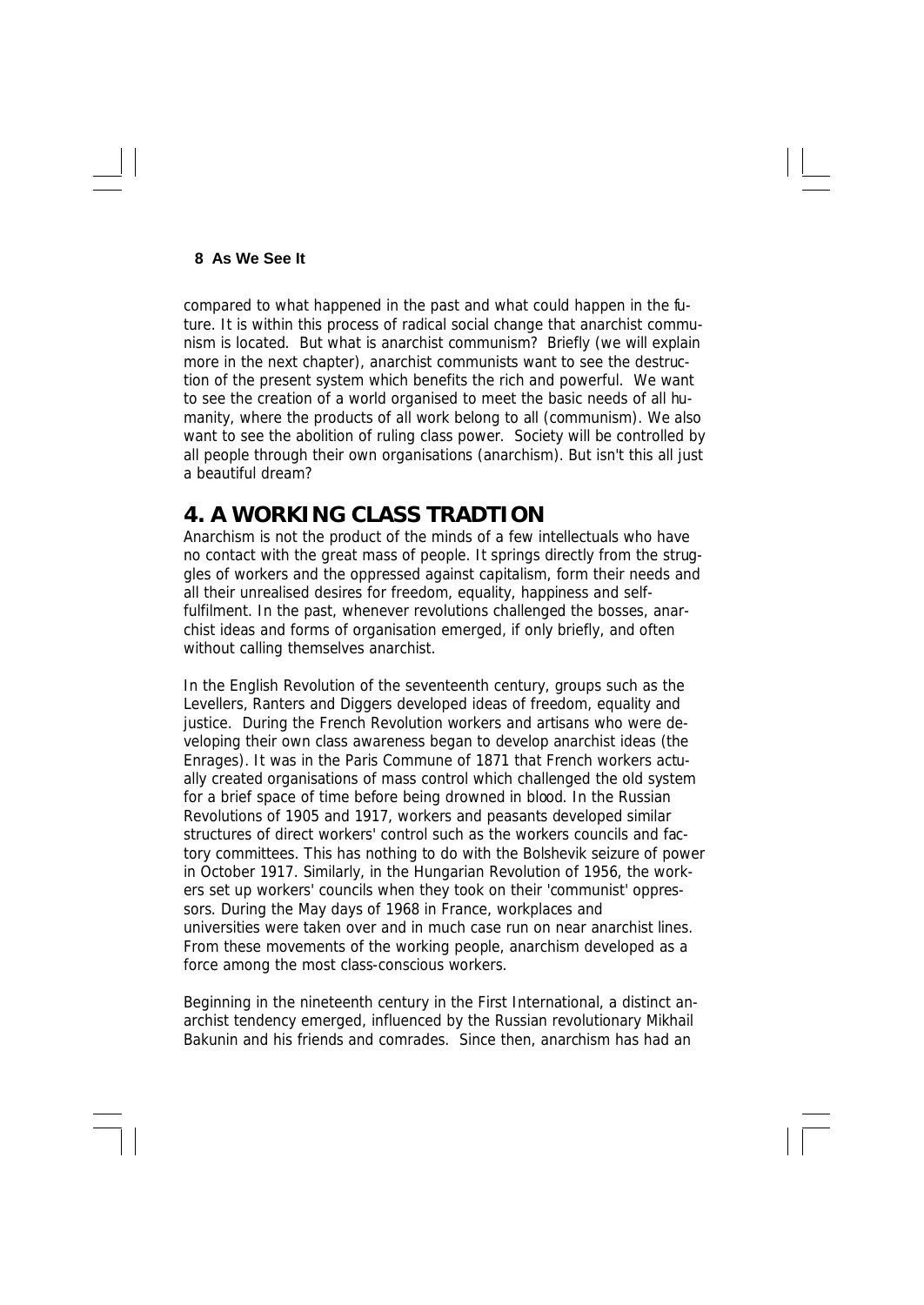

important influence on the working class movements throughout the world, from Latin America, to Germany and Sweden, to China and Japan. It became deeply rooted and influential in class struggle organisations of workers in Italy, Spain and Portugal. It played a part in all major modern revolutions. Anarchists have always argued and fought for the need for working people to take over and run society, to take into their own hands the control over the workplaces. They have consistently warned against the possibility of any party or others climbing to power on the backs of the working class during the revolutionary periods. It was during the

Russian revolution of 1917 that anarchist warnings of the struggle being hijacked by careerists and professional politicians came to be proved right. Anarchist militants had taken an active and important part among the conscript soldiers, who refused to continue fighting the world war and had participated in the unrest in the towns and countryside. They had helped topple both the Tsarist regime and the government of supposedly democratic politicians that followed. As the year 1917 progressed, the workers became increasingly militant and radical. They enthusiastically took over the running of the factories and demanded an end to the old system of domination. The peasants seized the land and the worker/peasant soldiers flocked back to their homes. The anarchist slogan of "The land to those who till it, the factories to those who work in them!" and "All power to the Soviets" (workers' councils) were taken over by the Bolshevik (Communist) Party. In a skilful and temporary fashion Lenin duped the masses in order to take control. The workers became subject to an almost immediate party dictatorship which became increasingly brutal as the years went by. The anarchist movement too became victim of the Bolshevik repression and many anarchists were shot, imprisoned or deported. The Bolsheviks feared the increasing influence of anarchists among the masses - it was the anarchist who had been at the forefront of setting up factory committees to run the workplaces.

In the Ukraine, the Makhnovist movement, under the influence of the anarchist militant, Nestor Makhno, played a major part in defeating the White (Tsarist) armies, which were marching through on their way to smash the Bolshevik government at Petrograd. They literally saved the life of the Bolshevik regime. This did not spare them from attacks by Lenin and Trotsky. The Makhnovists were forced to fight on several fronts against overwhelming odds and were eventually defeated. Nevertheless, and under very diffi-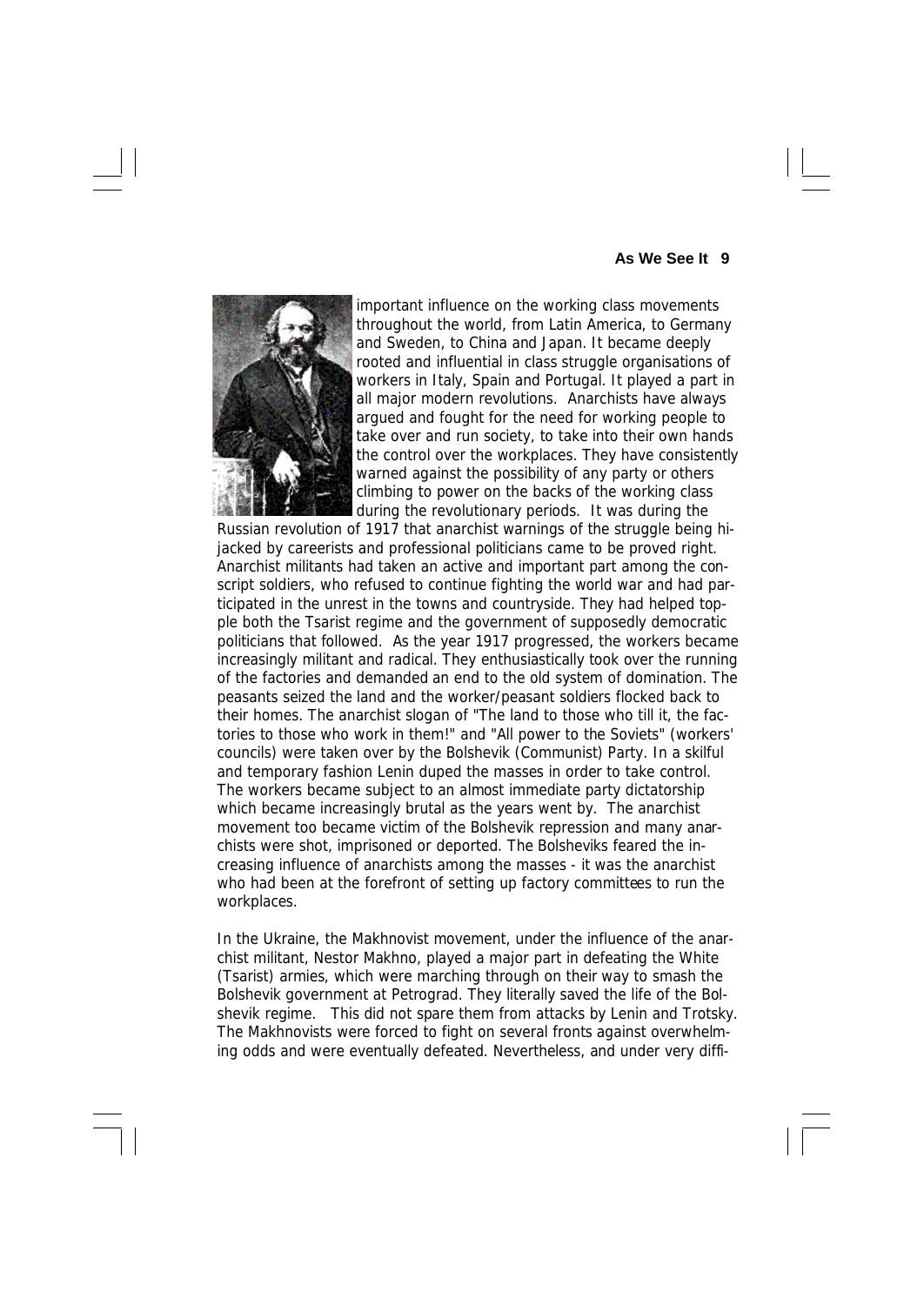cult war conditions, they attempted common ownership of the land in the area under their control. Likewise, at the Kronstadt naval base, revolutionary sailor and workers, who had in 1917 been described as the 'flower of the revolution' by the Bolshevik leadership, were in 1921 branded as 'counter revolutionaries' and 'white guards'. Their crime? They simply questioned the Bolshevik dictatorship over the Soviets which were now empty shells rather than organisations of workers power. The Kronstadt sailors, by reacting to the appalling viciousness of the Bolshevik policies, state corruption and starvation rations, were in fact

It was in Spain in 1936 that the anarchist movement face one of its greatest challenges and opened up the possibility of an anarchist-inspired revolution. The mass anarchist union, the Confederacion Nacional del Trabajo (National Confederation of Labour), and the anarchist organisation, the Federacion Anarquista Iberica (Spanish Anarchist Federation), were at the forefront of the fighting when Franco (backed by the military, the fascists, monarchists and the Catholic Church) attempted to overthrow the republican government. In many areas the Franco forces were initially defeated by armed workers and peasants. In such areas as Catalonia and Aragon, workers and peasants took control over their own lives, as land and factories were taken into communal ownership. However, Spanish anarchism,

reviving the anarchist case against the state. For this im-

pertinence, they were massacred.



being mainly built around unions, lacked political understanding and was soon out manoeuvred by 'communist' and republican government politicians. This unfortunately led to a compromise of many of the anarchist positions and politics. Spanish anarchism was defeated not only by the fascists and big business but by the Stalinists and the weakness of their own internal politics. The outline of anarchist development given here shows that real changes can be brought about by workers who are inspired by anarchism. Anarchism is not a utopian dream. It is an ever-present undercurrent in working class practice; the task is to make it the main one. Whilst workers may seek libertarian solutions to their problems in revolutionary periods, there are those like the Trotskyists and careerist politicians who will try to use them to climb into power.

Anarchists in the past have been too naive. They saw the main enemies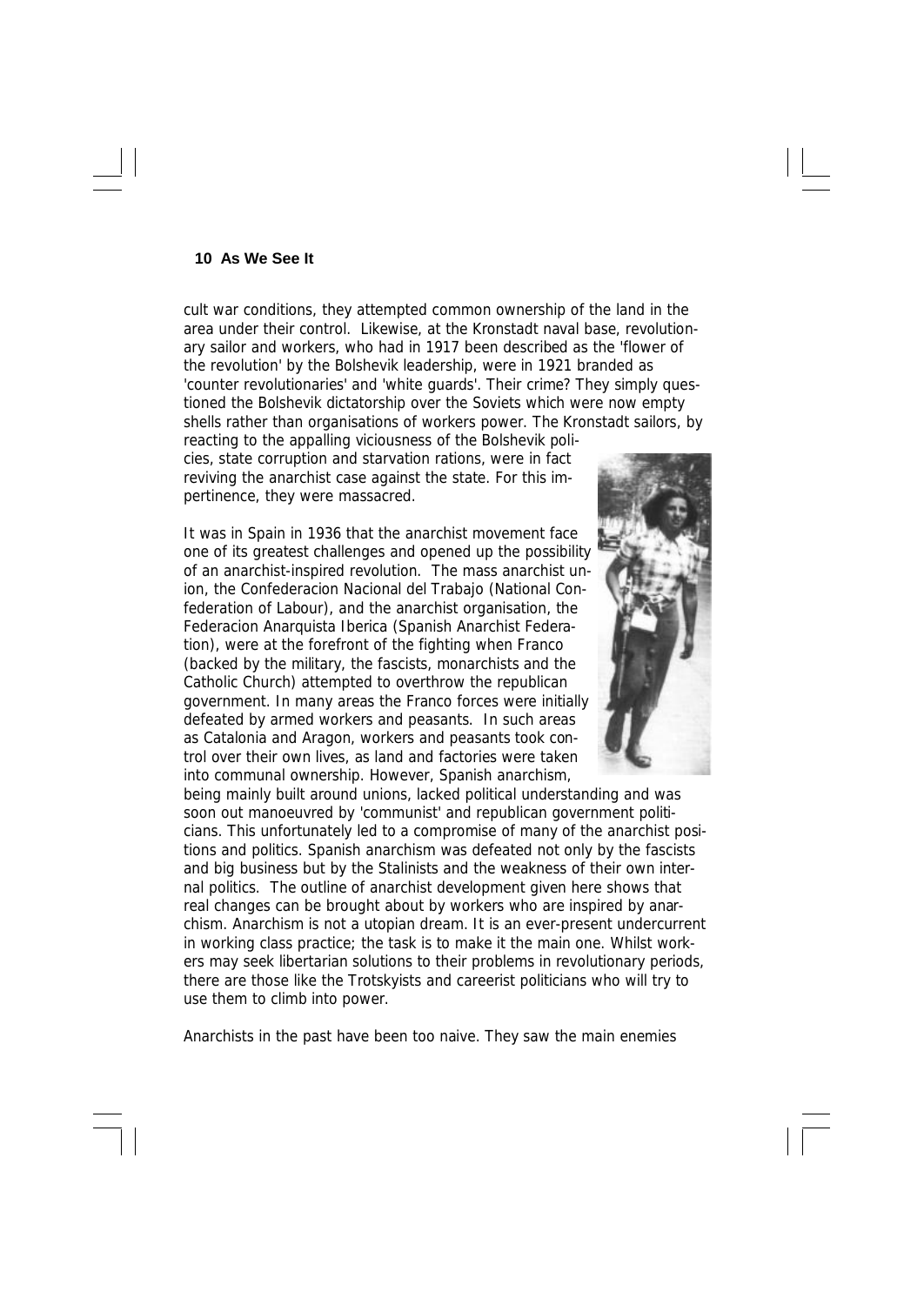(correctly) as being capitalism and the state but were insufficiently aware of the dangers presented by those who pretended to be part of the workers movement. It is for this reason that a large, well-organised and politically aware anarchist organisation is needed. Such and organisation would offer alternative visions of the future, develop anarchist ideas and provide counter arguments to the state socialists, liberals and other false friends of the working class. The enemies of anarchism are well organised, anarchism needs to be better organised. To help bring about such an organisation is the task of the Anarchist Federation.

# **5. ANARCHY - A POSSIBLE FUTURE**

Anarchist communist society will be radically different from the way we live today. Capitalism has changed the world beyond all recognition over the last two hundred years. Capitalists and state 'communists' (state capitalists) have tried to dominate nature and in doing so have brought us close to ecological disaster. Nightmare situations are possibly just around the corner as nature succumbs to industrialism, nuclear power, carbon dioxide emissions, deforestation, factory farming, etc.

Anarchist communism will mean a radical rethink on how we run our lives. We will have to live in harmony with nature, not against it. Do we really need so many motorcars? Do we need twenty types of toothbrush? Aren't there pollutant-free forms of electricity generation? These and countless other ecological issues will have to be tackled if humans are to have much of a future. As well as changing the way we relate to nature, we have to change the way we relate to each other. All areas of our lives at the moment are subject to control from above. Thousands of people do jobs which amount to bossing people around and restricting freedom. Young people, blacks, gays and nonconformists are particularly prone to police harassment. Once we enter the workplace any semblance of personal control gives way to petty management and bullying. For many women and children, even their homes are unsafe in the face of family violence.

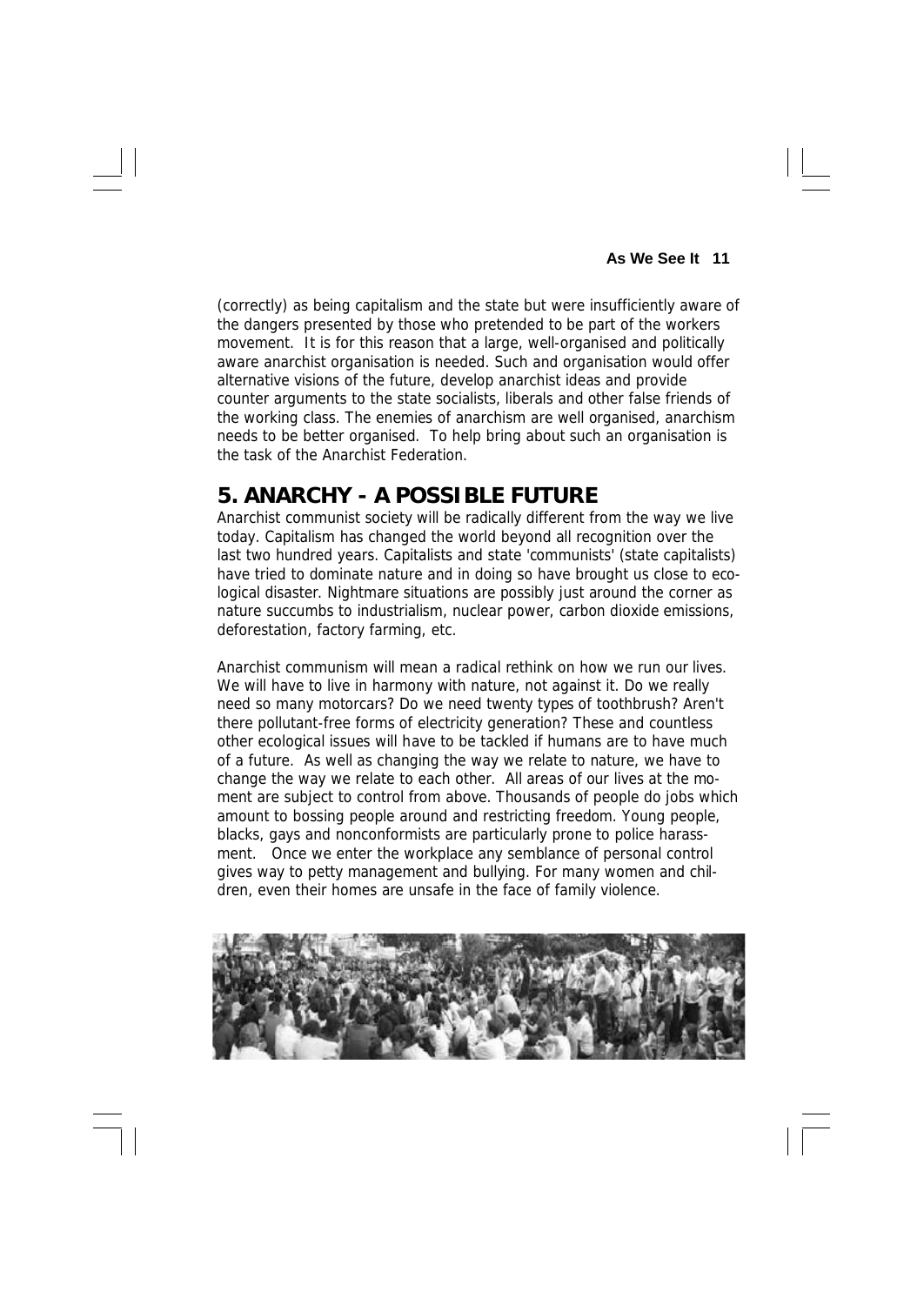Anarchy means freedom. Individuals must not be subject to outside interference so long as they do not deny freedom to others. But freedom does not simply consist of being left to do your own thing. For real freedom to exist people must have security, a safe and caring environment and the means to achieve full human potential. Freedom, then, means the best possible education and health care to enable us to get the best out of life.



Freedom will best be strengthened through developing communities in which people can run their own lives. Under capitalism communities have all but disappeared as individuals and families lock themselves into their homes isolated from everybody else. In an anarchist society communities of various forms will probably occur, perhaps on the basis of workplace or locality. These communities will voluntarily join with others to create a network of independent yet co-operating organisations which will administer society.

This system, known as federation, will join together communities from the local to the international level. By basing social organisation on a sense of solidarity and co-operation individuals can participate in the running of their lives, contributing to the extension of their freedom. So, people would directly, for the first time, take full control of their lives. There would be no place for leaderships, bosses, professional politicians and civil servants. Where certain tasks may require people in positions of responsibility, such posts would be filled on a voluntary and perhaps part time basis. These people would take on such tasks and they would be subject to instant recall by the people they serve.

Anarchism would be the end of 'law and order' as we know it. The legal system which includes the police, magistrates, judges and prisons are a means of protecting the rich and powerful from the mass of the people. After the destruction of inequality and government such bodies would be disbanded. The prisons would be demolished; the judges retired and offered the chance to do socially useful work. Most crime is against property and is caused by inequalities of wealth. As property becomes communalised and inequality disappears, so will most crime. There may still be anti-social elements but these would be dealt with by the communities themselves on a just and humane basis.

Capitalism has distorted and perverted every human relationship. Greed,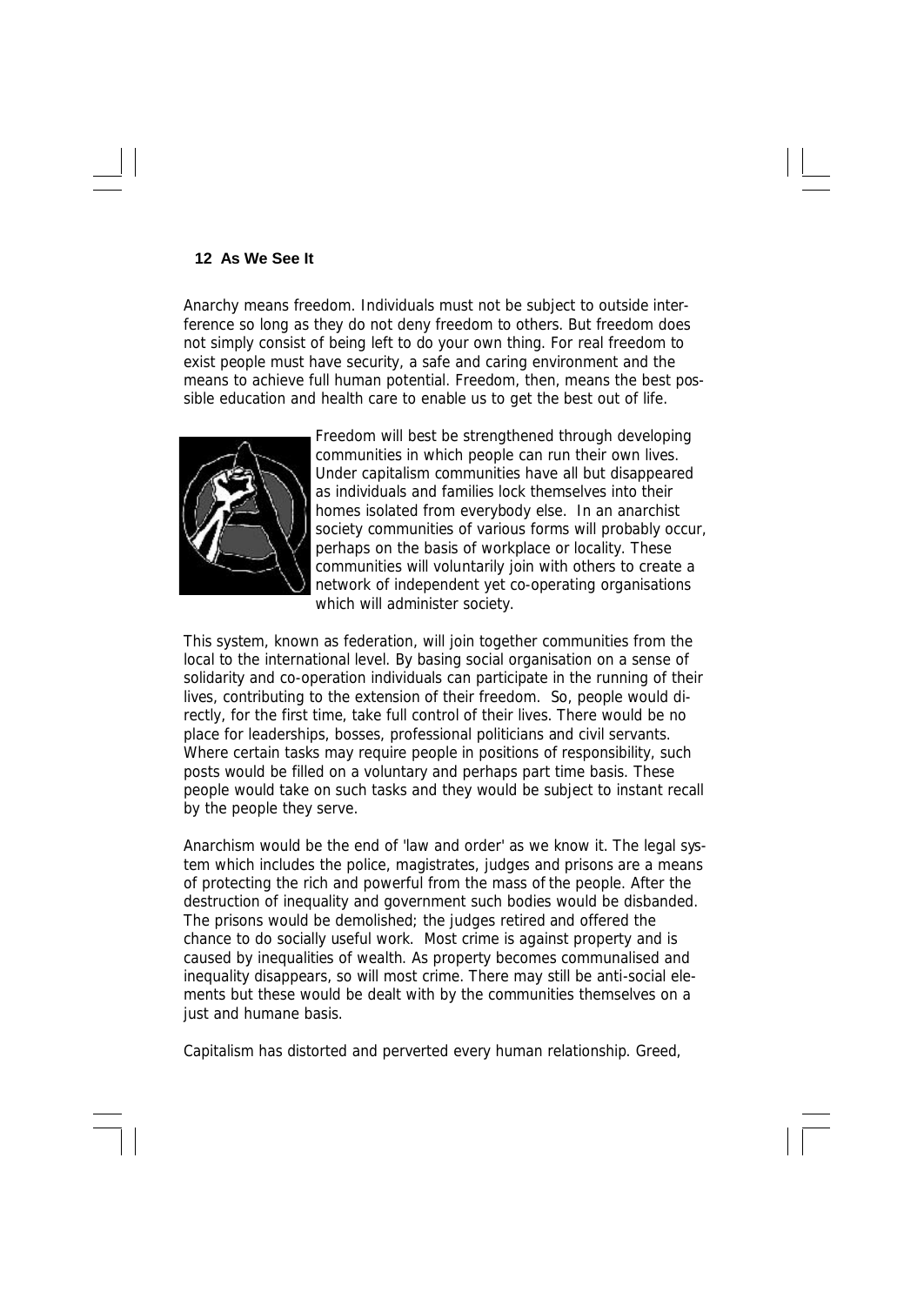getting rich, promotion at work, the reduction of human beings to economic units, the isolation of individuals, and so on, are directly the result of placing money before people. Anarchist communism would abolish capitalism and private property and place it in the hands of the people. The public buildings, shops, offices, factories, warehouses and land would all be held by the community to develop for the benefit of all. This would not, however, mean the ending of personal possessions.

Communism requires the abolition of money and, if conditions permit, the distribution of goods and services free on the basis of personal need. In other words people will be able to take whatever they want, as they need it. If production is insufficient to provide the necessary abundance, then goods and services will be shared out equally to ensure their fair distribution. Given modern computer technology, there should be little difficulty in planning production and distribution to suit everyone's needs, especially if there is not the wasteful duplication of production which marks the present system.



At present, for most people, work is something to be avoided as far as possible but which is also necessary to provide a tolerable living standard. In an anarchist communist economy unnecessary work will be abolished and necessary work reduced to an absolute minimum to fall in line with people's desires. Then, either unpleasant work will be rationed after being reduced to an absolute minimum by appropriate technology or done by those who find such work to their liking. The distinction between work and non-work will be abolished as people once again assume a harmonious way of life.

However, anarchist communism is not simply a matter of a new type of economy or method of social organisation. As a continuous process beginning before the revolution and developing after it, there needs to be an attack on all beliefs, attitudes, institutions and practices which diminish freedom and justice. Religion, sexism, ageism, racism, nationalism, greed and self-seeking, all need to be done away with, otherwise the revolution would not have been worthwhile. However, we cannot do more than outline some of the developments which may come about. Many things may arise which we cannot t foresee and so this outline of anarchist society is in no way a 'sacred' and unchangeable blueprint.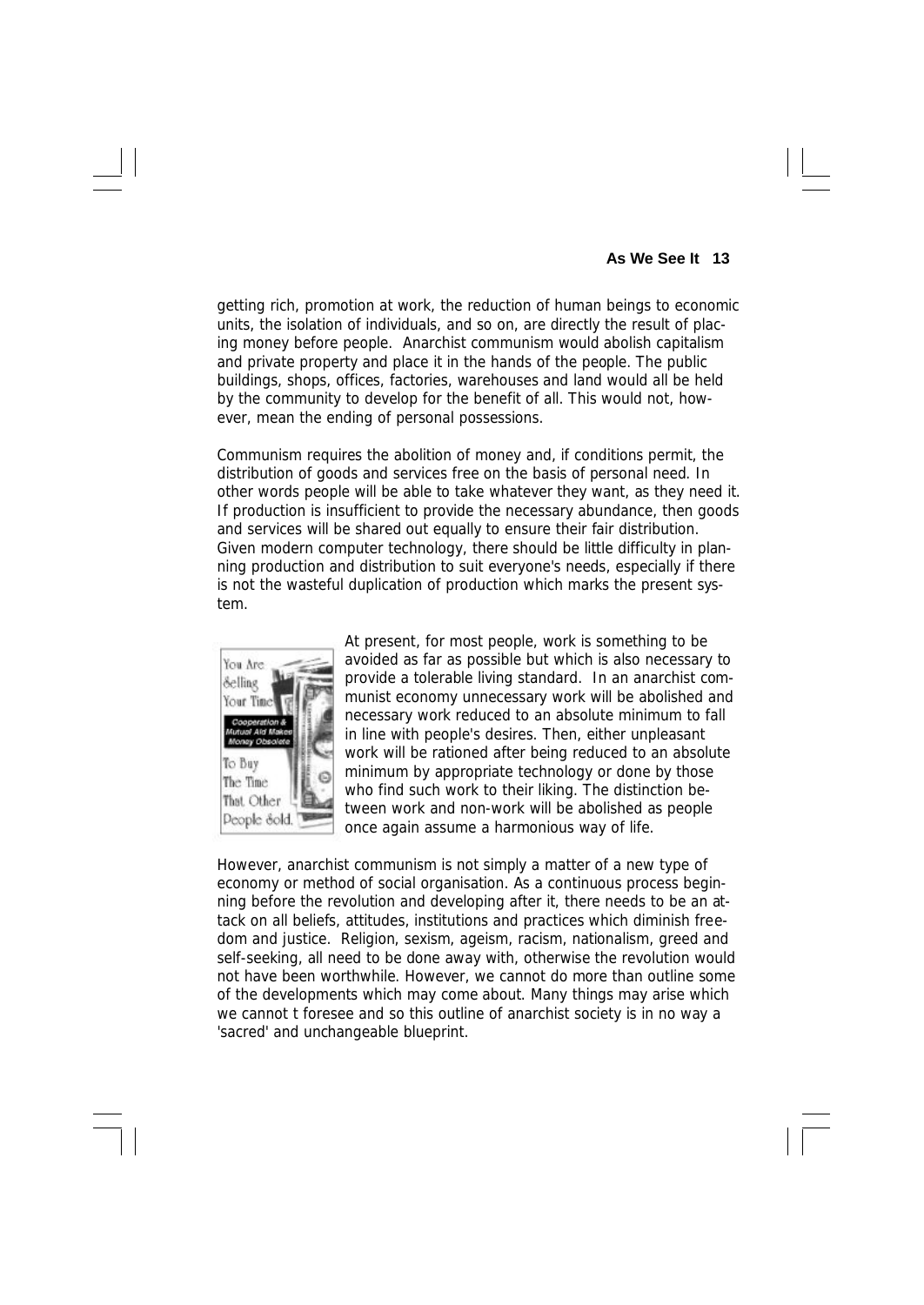# **6. THE WORLD IN YOUR HANDS**

If you look at the world as it actually is today, compared with the system we anarchist communists would like to see, then - to put it mildly - we've certainly got our work cut out! To make such a change seems an enormous task.

But before you start to feel a bit daunted by this, remember we live in a rapidly changing world. The world we know today would have been unrecognisable only twenty years ago. In fact, the world has changed more in the last fifty years than the previous five hundred.

Things like economics and technology play a part in shaping the world but at the end of the day it is people who actually change things. Earlier we mentioned the welfare state as a form of control. However, on the other hand such things as basic health care only came into being because the working class fought for them (even though politicians may have claimed the credit). Without the threat of action we would never have won such things. Strikes or the threat of them help to improve wages and working conditions. Without action from our class things only get worse. Likewise the Poll Tax only got scrapped because people fought and refused to pay.

To this day we have the ability to change things if we act together. The power to transform society lies in the hands of those who create everything - the working class. This is the source of our power, should we eventually use it, the power not to make a few reforms but to change the whole system, to make a social revolution.

# **7. THE LEFT**

Anarchist communists are not the only people to talk about revolutions. There have been many 'revolutions' in the past, yet still, capitalism exists. Real communism has never existed anywhere; the former Soviet Union in its 'socialist' heyday was not anything of the sort. State 'communism' was still a form of capitalism (state capitalism) where the Communist Party was the boss and the party bureaucrats the privileged.

Given the collapse of 'communism' in Eastern Europe, we should be surprised to find that groups still exist in Britain who want to follow the example of the Soviet Union. Yet, remarkably, organisations like the Socialist Party (ex-Militant) and the Socialist Workers Party continue to peddle the same old message. "The workers are backward", they say, "they need the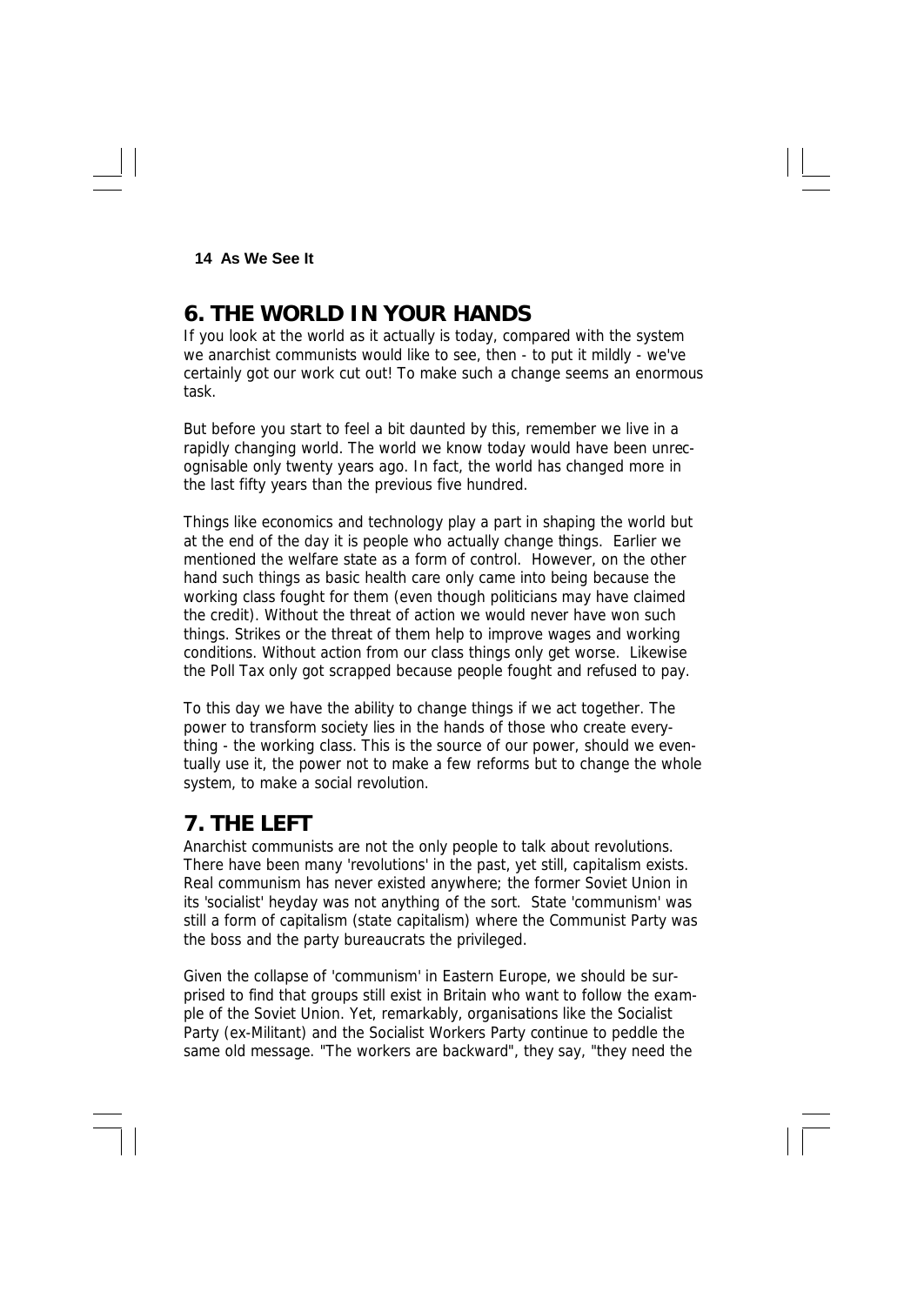leadership of organisations like ours", they continue. "There is a crisis of leadership; only we know the way forward...we need party discipline...a party of leaders and led..." and so on.

The old Soviet Union model of so-called socialism has been a disaster for the working class across the world. Whether these people follow the teachings of Lenin, Trotsky, Stalin or Mao, the reality is that their prophets proved to be brutal opponents of the real working class (as opposed to their fantasies about the working class). The message is clear: the working class and the oppressed, if we are ever to be free, need to get on with the job ourselves, without self-appointed leaders. If these people are ever successful over here they will bring about new forms of exploitation and oppression. They will shout about socialism and the brave new world but it will be them, not the downtrodden, who will be in charge. They name they give the system will have changed but exploitation and oppression will continue.

New Labour sometimes uses the word 'socialism' to describe its policies, but not very often! Once again, the Labour Party is not and never has been socialist. New Labour provides a few hundred jobs to power-hungry careerists but has never done anybody much good. Despite many Labour governments nothing ever changes. There is still mass (though hidden) unemployment, cuts in welfare, racism and so on. Capitalism carries on just as before. By now, all pretence or radical change has been dropped by New Labour and the ever-dwindling group of the self-deluded 'entryists' are looking to other parties – and the trades unions – for an alternative.

# **8. THE ANARCHIST ALTERNATIVE— THE AF**

The Anarchist Federation was set up to assist in the struggle for a better world - a world without politicians, generals, priests and bosses. Whilst we do not see ourselves as a group of gurus who have all the answers, we do believe we have some useful views and ideas that the working class can use. We also have a definite vision of how to achieve a world without exploitation.

At present we are trying to spread our ideas among the working class. This means producing magazines, leaflets, pamphlets, posters etc to get the anarchist message to as wide an audience as possible. But anarchist communism isn't just about having good ideas. Ideas alone are useless, they have to be applied. So the AF is involved in active support of strikers, squatters, tenants, prisoners, demonstrations, pickets, riots, et cetera. We don't get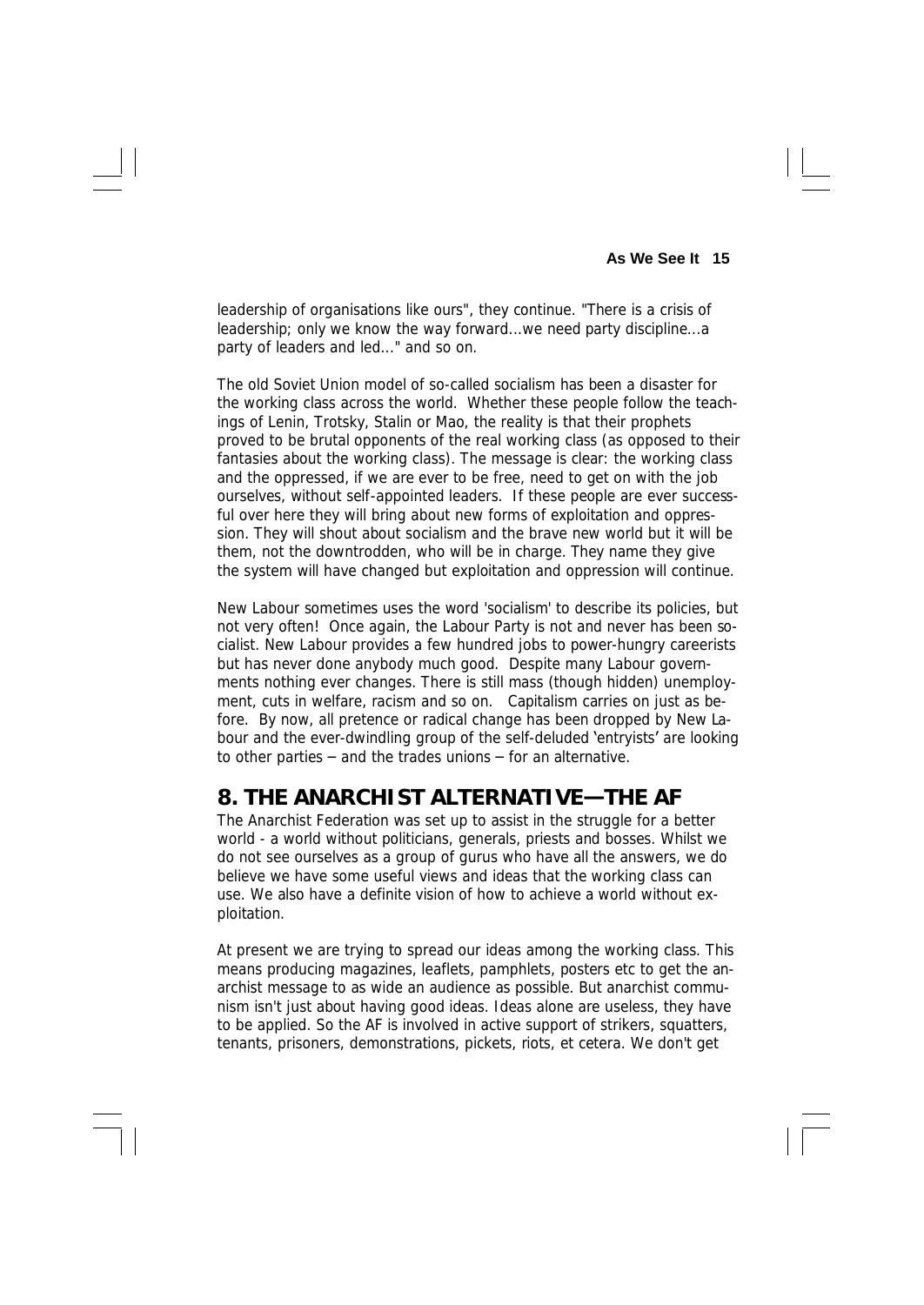involved just to spread our ideas but because we believe that such struggles and their linking up in social movements creates class confidence in our ability to change things. The boosting of such confidence is important because it means a small victory today can lead to a greater victory tomorrow.



We get involved in things as anarchist communists, in other words we push the idea that all

struggles should be controlled by those directly involved in them and not by outside party bosses, agitators, trade union bureaucrats, or selfappointed community leaders.

In all areas of the community we support the creation of grass roots organisations, such as autonomous and working class groups to fight sexual oppression. Likewise we support autonomous working class black groups and involve ourselves in the fight against racism and fascism. In the workplace we promote the building of a strong autonomous movement outside the control of the unions and management. At the same time we seek to create revolutionary anarchist groupings in industries in order to spread the anarchist message. In all cases the fight for freedom is a fight against capitalism.

The AF tries not to make any issue or struggle a priority over others. For too long the working class has been divided and ruled. It is of utmost importance to link up all working class struggles in order to create a mass social movement against the present system. And this is our medium term goal, the creation of a vast solidarity movement of fighters against ruling class oppression.

# **9. A WORKING CLASS CULTURE OF RESISTANCE**

It is important to create the means for our class to respond to attacks. Nowadays, because struggles are often seen as separate, they are easily picked off one by one. The creation of a true working class unity means that an attack on any section of our class will be seen as an attack on us all. We are not saying that such a movement should only be defensive. By building confidence in ourselves as a class we are creating the means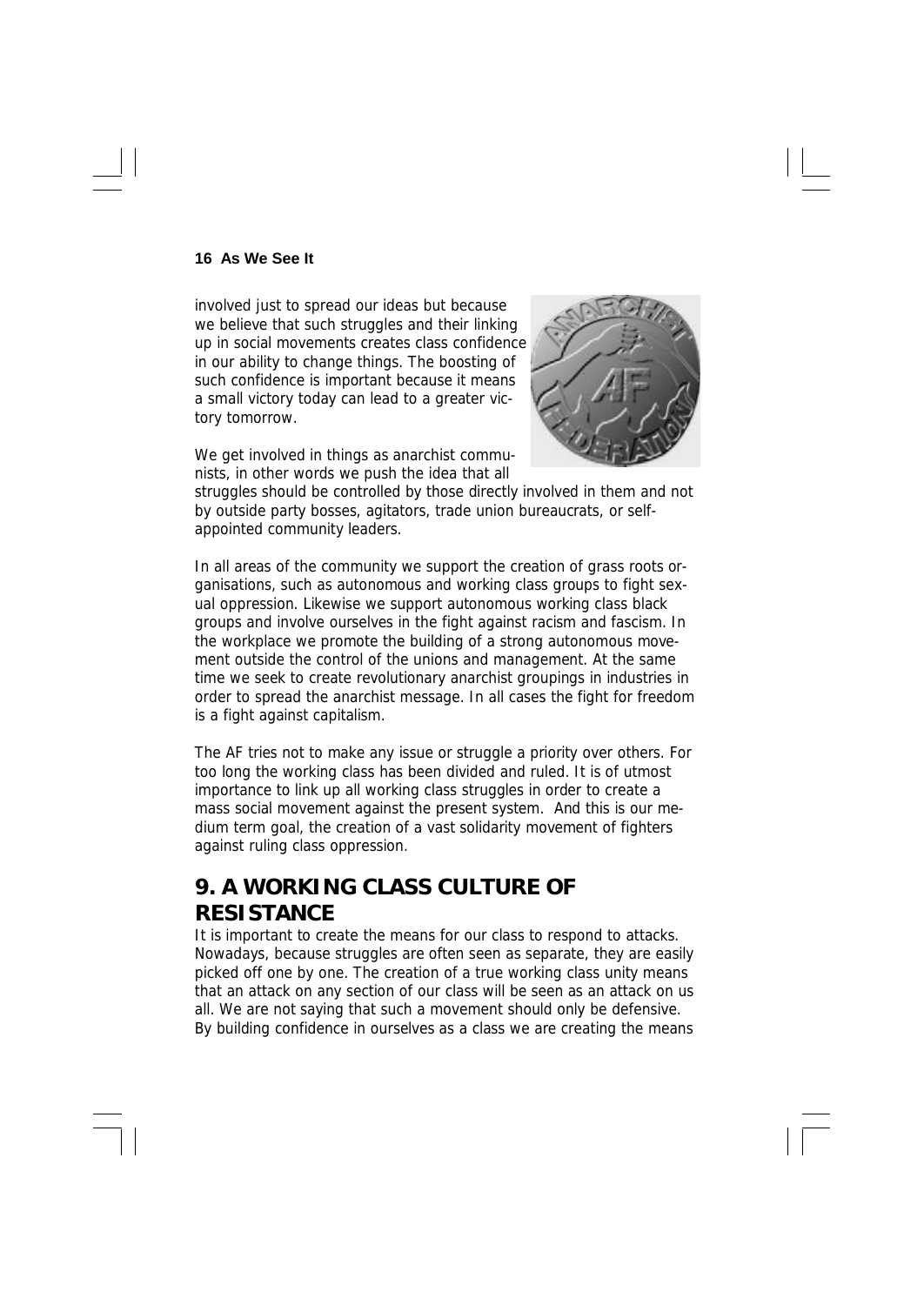to actually go on the attack against the system. And by going on the attack we mean the creation of a mass self-organised movement and the creation of workers' councils as a method of working class power and self-organisation. Added to this will be mass tenants and community organisations all controlled by those involved and advocating mass rent strikes, demonstrations, riots and social unrest. Such a movement will have the power to bring capitalism grinding to a halt.

The boss class is happy with things the way they are (give or take the odd economic hiccup). They are horrified at the ideas of anarchist communism. And when we are talking of creating a mass social movement of resistance which will attack the very foundations of the capitalist system, then we know from history that the capitalists will use all the forces of the state to put a stop to it. This is



because we are talking about a social revolution. They will try to involve not only the police but also the army (if it was to remain loyal to the system). They will use bands of fascists, spies, agents provocateurs, mercenaries, anything to stop us. Because of this, any social revolution is likely to be followed by an attempted counter-revolution from the boss class and their hangers-on. So any social movement will require an armed uprising against the boss class. Class struggle under workers control can put into practice some facets of anarchist communism, yet the creation of workers militias will be needed in order to defend themselves, eventually defeat, and totally abolish capitalism. This may sound a bit heavy going, but with capitalism hurtling towards increasing economic instability, 'conventional' and nuclear wars, and environmental destruction, then in truth the bad times are already here and getting worse by the minute.

#### **10. ENDS AND MEANS**

We want a future for ourselves and our children - a future which promises the maximum degree of freedom and without economic exploitation. We believe that we have set the foundations for this today. The AF is fighting for such a future. We organise today in a way that reflects out ultimate goal. We a not a rigid bureaucracy (like the leftist organisa-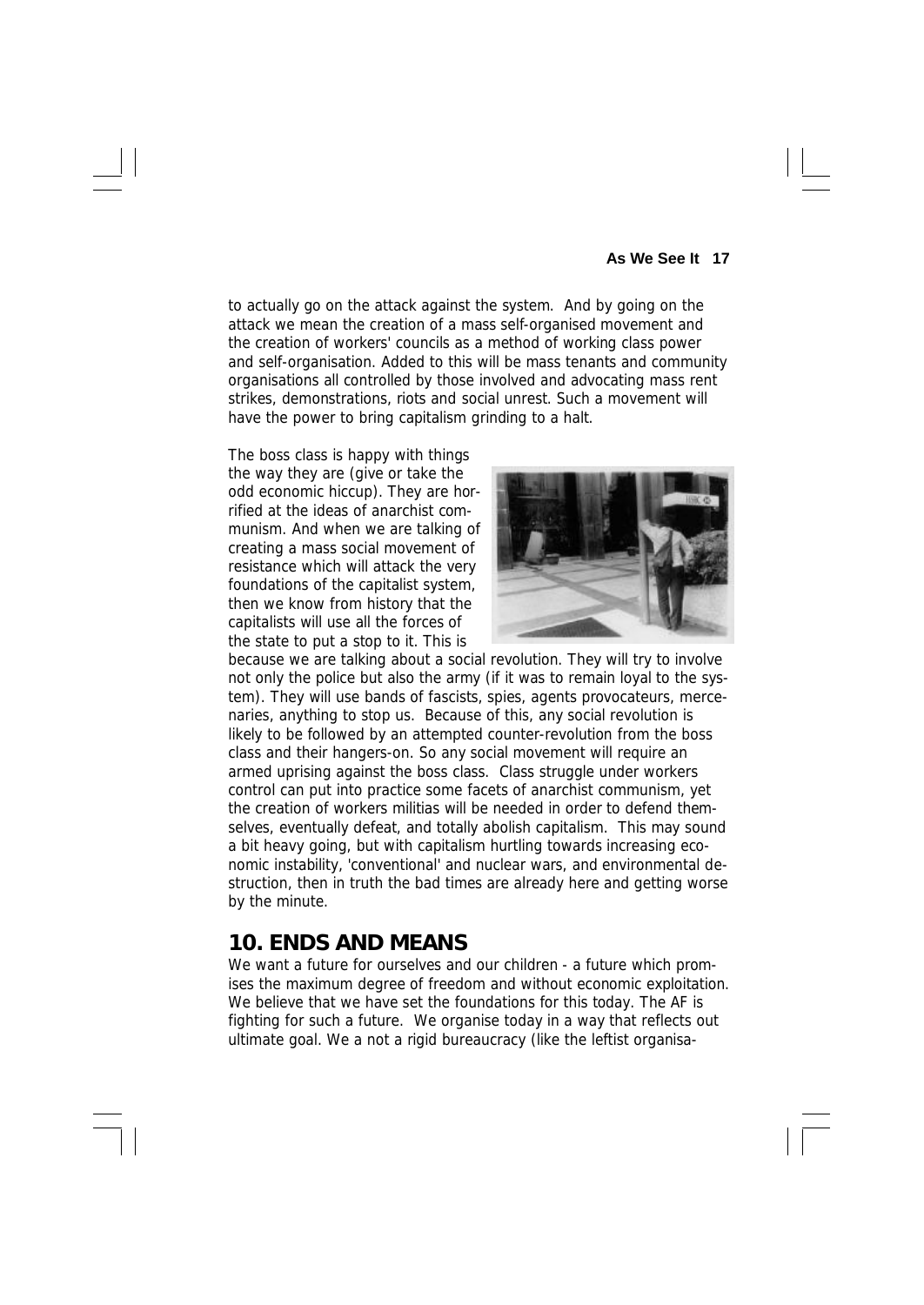tions) run and manipulated by party bosses. In fact we have no full time or permanent officers or central committees, no leaders and led. Our positions on various issues and actions are decided through the equal involvement (as far as people choose to be involved) in a variety of ways. These include printed discussions in an internal bulletin, yearly conferences (open to all members), delegate meetings (made up of temporary local group delegates and individual members) and regular day schools. All 'officers' (e.g. treasurer) are elected for fixed periods and can be removed by conference or delegate meetings if they act in an inappropriate way.

The AF, as its title suggests, is a federation. The point of the AF is to act in a united way so as to have the greatest influence within the working class. So, members join having accepted a number of basic aims and principles (printed at the end of this pamphlet). Also members, having taken part in the drawing up of policies, have a responsibility to help put them into practice. However, this means that local groups and individual members will set their own goals and actions within this context. The running of the Anarchist Federation rests in the hands of all its members. We want to create a world where power lies in the hands of all people. If you feel in general agreement with the ideas expressed in this pamphlet and agree with our Aims and Principles, then we urge you to apply for membership to help build our movement. You can do this by writing to:

#### **AF, 84b Whitechapel High Street, London, E1 7QX, England, United Kingdom.**

(Please note: Although we are very interested in seeing the formation of similar organisations to the AF in other parts of the world, for practical reasons it is only possible to become a member of the AF if you are living in Britain or Ireland).

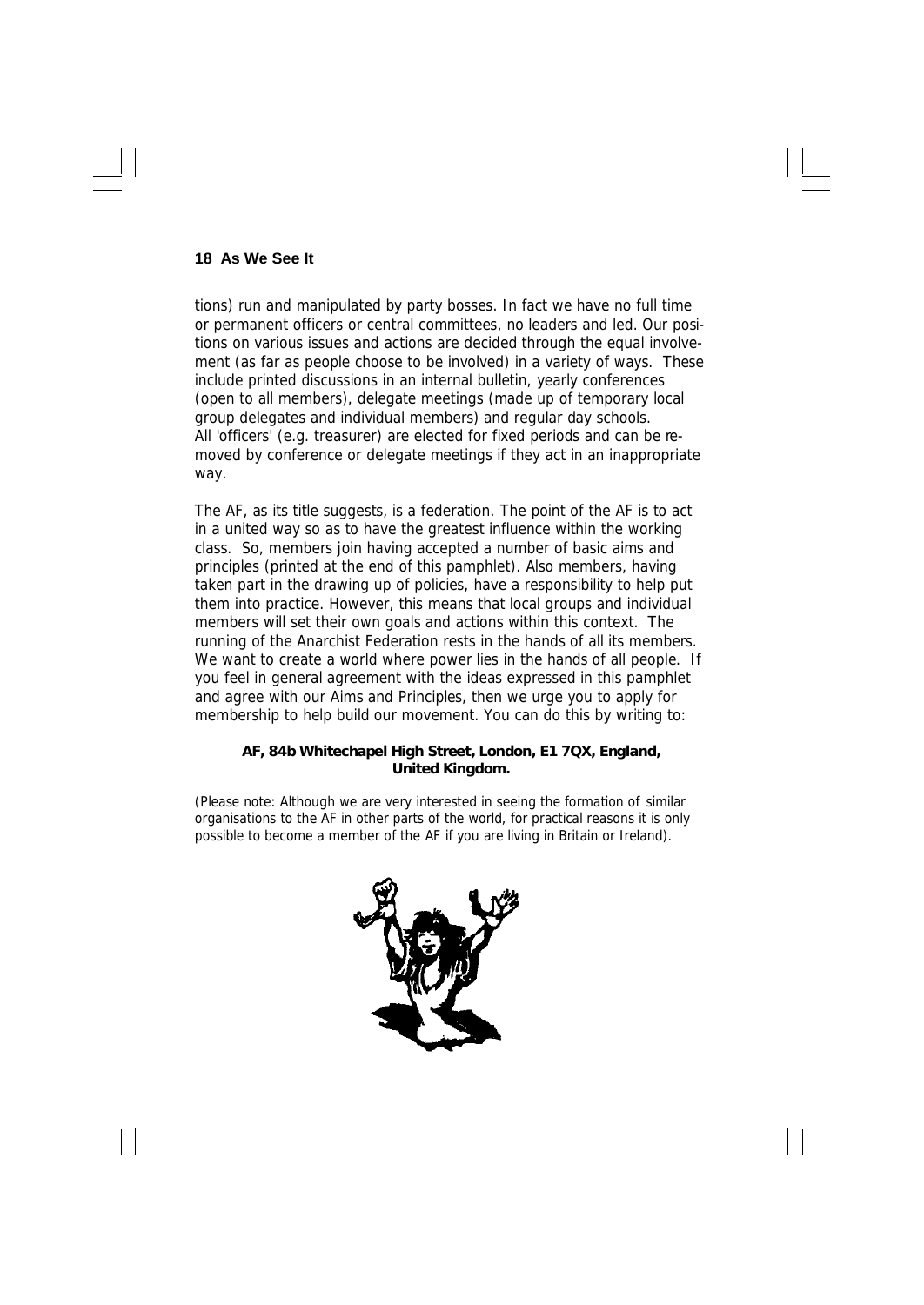#### **Aims and Principles**

1. Anarchist Federation is an organisation of revolutionary class struggle anarchists. We aim for the abolition of all hierarchy, and work for the creation of a world-wide classless society: anarchist communism.

2. Capitalism is based on the exploitation of the working class by the ruling class. But inequality and exploitation are also expressed in terms of race, gender, sexuality, health, ability and age, and in these ways one section of the working class oppresses another. This divides us, causing a lack of class unity in struggle that benefits the ruling class.

 Oppressed groups are strengthened by autonomous action which challenges social and economic power relationships. To achieve our goal we must relinquish power over each other on a personal as well as political level.

3. We believe that fighting racism and sexism is as important as other aspects of the class struggle. Anarchist-communism cannot be achieved while sexism and racism still exist. In order to be effective in their struggle against their oppression both within society and within the working class, women, lesbians and gays, and black people may at times need to organise independently. However, this should be as working class people as cross-class movements hide real class differences and achieve little for them. Full emancipation cannot be achieved without the abolition of capitalism.

We are opposed to the ideology of national liberation movements which claims that there is some common interest between native bosses and the working class in face of foreign domination. We do support working class struggles against racism, genocide, ethnocide and political and economic colonialism. We oppose the creation of any new ruling class. We reject all forms of nationalism, as this only serves to redefine divisions in the international working class. The working class has no country and national boundaries must be eliminated. We seek to build an anarchist international to work with other libertarian revolutionaries throughout the world.<br>5. As well as exploition

As well as exploiting and oppressing the majority of people, Capitalism threatens the world through war and the destruction of the environment.

6. It is not possible to abolish Capitalism without a revolution, which will arise out of class conflict. The ruling class must be completely overthrown to achieve anarchist communism. Because the ruling class will not relinquish power without the use of armed force, this revolution will be a time of violence as well as liberation.

7. Unions by their very nature cannot become vehicles for the revolutionary transformation of society. They have to be accepted by capitalism in order to function and so cannot play a part on its overthrow. Trade unions divide the working class (between employed and unemployed, trade and craft, skilled and unskilled, etc). Even syndicalist unions are constrained by the fundamental nature of unionism. The union has to be able to control its membership in order to make deals with management. Their aim, through negotiation, is to achieve a fairer form of exploitation for the workforce. The interests of leaders and representatives will always be different to ours. The boss class is our enemy, and while we must fight for better conditions from it, we have to realise that reforms we may achieve today may be taken away tomorrow. Our ultimate aim must be the complete abolition of wage slavery. Working within the unions can never achieve this. However, we do not argue for people to leave unions until they are made irrelevant by the revolutionary event. The union is a common point of departure for many workers. Rank and file initiatives may strengthen us in the battle